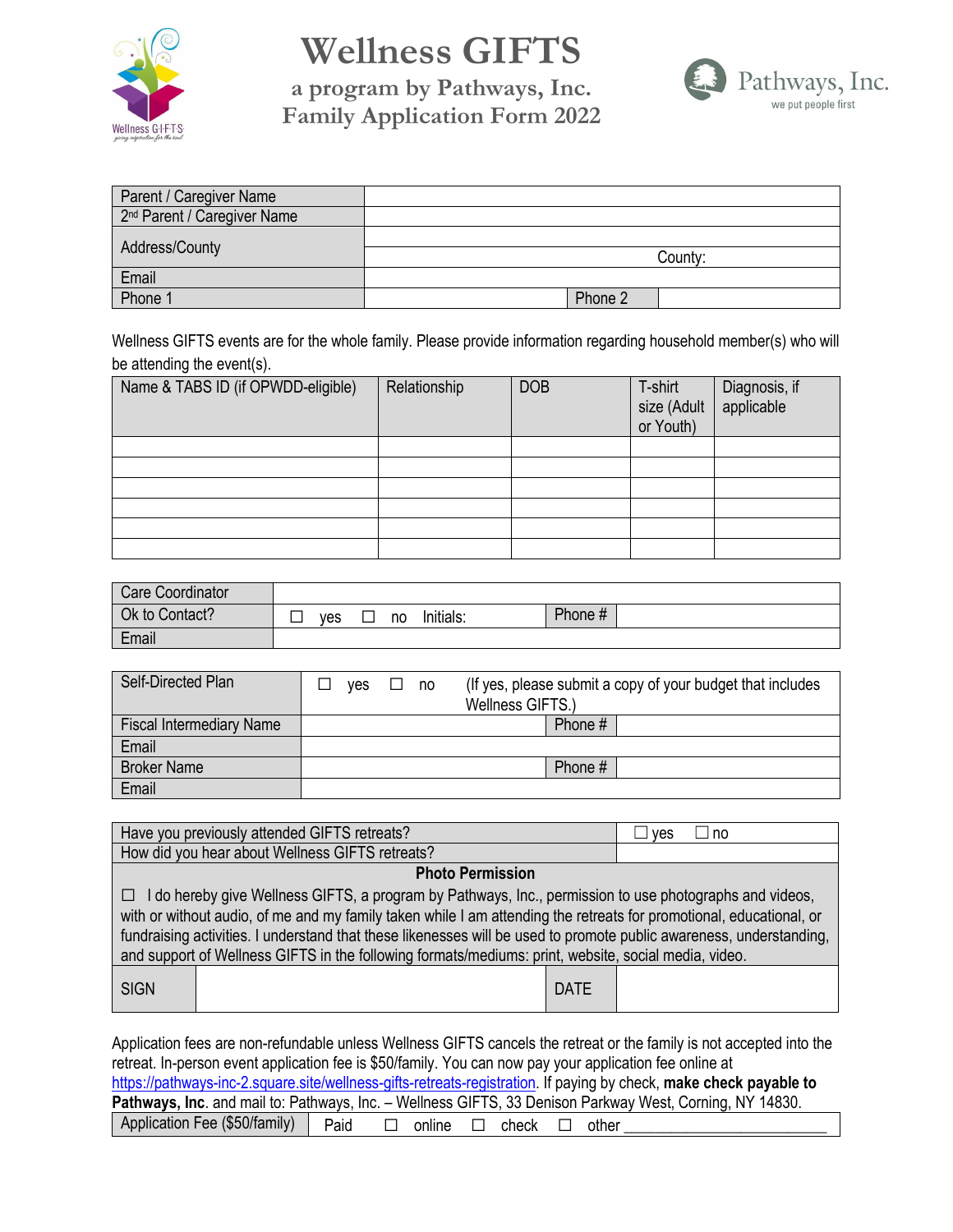

# **Wellness GIFTS**

**a program by Pathways, Inc. Family Application Form 2022**



## **Please Complete for In-Person Event Application**

|                                                                             | Emergency Contact – someone who is not attending the retreat        |                                      |                                           |
|-----------------------------------------------------------------------------|---------------------------------------------------------------------|--------------------------------------|-------------------------------------------|
| <b>Emergency Contact</b>                                                    |                                                                     | Relationship                         |                                           |
| Name                                                                        |                                                                     |                                      |                                           |
| Cell Phone #                                                                |                                                                     | Alternate #                          |                                           |
|                                                                             |                                                                     |                                      |                                           |
| <b>Preferred Retreat</b>                                                    | $\Box$ June 10-12<br>$\Box$ July 29-31                              | $\Box$ August 19-21                  | $\Box$ September 16-18                    |
|                                                                             |                                                                     |                                      |                                           |
| <b>Wheelchair Accessibility</b>                                             | $\Box$ no                                                           |                                      |                                           |
| Needed?                                                                     | $\Box$ yes, accessibility needed for (names):                       |                                      |                                           |
| Tuition Fees *must be                                                       | Adults (age $16+$ ) $\qquad$ \$55/person for single-day retreats =  |                                      |                                           |
| received 1 month prior to                                                   |                                                                     | \$85/person for overnight retreats = |                                           |
| event. Refund may be                                                        |                                                                     |                                      |                                           |
| available if your slot is                                                   | Child (age 15 & under) ______ \$45/person for single-day retreats = |                                      |                                           |
| able to be filled.                                                          |                                                                     | \$65/person for overnight retreats = |                                           |
| I expect funding elsewhere to help with expenses.*<br>$\sqcup$ no           |                                                                     |                                      |                                           |
|                                                                             |                                                                     | yes, \$                              | from:                                     |
| I would like to be considered for a scholarship.<br>no                      |                                                                     |                                      |                                           |
| Scholarships available for families in the counties funded by<br>$\Box$ yes |                                                                     |                                      |                                           |
|                                                                             | Wellness GIFTS contract with OPWDD (see page 3).**                  |                                      | I have received a scholarship in the past |

## **Please Complete for Overnight Event Application**

Wellness GIFTS reserves lodging at the campground and facilitates the rental process with the family. Rental agreements and campground documentation is completed upon arrival.

| Please indicate lodging preference(s); Wellness GIFTS rate susceptible to change by the campground. Lodging          |                                    |  |  |  |
|----------------------------------------------------------------------------------------------------------------------|------------------------------------|--|--|--|
| details for Hammondsport-Bath KOA can be found at https://www.hammondsportkoa.com/sites-and-lodging                  |                                    |  |  |  |
| $\Box$ Rustic Cabin (pets allowed) (\$106.25 x 2 nights)<br>$\Box$ Deluxe Resort Log Chateau (no pets) (\$237.15 x 2 |                                    |  |  |  |
| nights)                                                                                                              |                                    |  |  |  |
| $\Box$ Deluxe Resort Lodge (no pets) (\$196.35 x 2 nights)                                                           | $\Box$ RV site<br>$\Box$ tent site |  |  |  |
| I will bring a pet (see above for lodging limitations).                                                              | $\Box$ no<br>$\sqcup$ ves          |  |  |  |
| Additional fees may apply.                                                                                           |                                    |  |  |  |
| Wellness GIFTS will contact you to confirm arrangements prior to payment.                                            |                                    |  |  |  |

Optional meal is available for Friday evening (if retreat is scheduled for Friday–Sunday). Please indicate participation in Friday evening meal below.

| Adults (age $16+$ )     | # of Adults                                                    | x \$14.50 | ≔                                                  |
|-------------------------|----------------------------------------------------------------|-----------|----------------------------------------------------|
| Children (15 & under)   | # of Children                                                  | x \$7.00  | Ξ                                                  |
| through Wellness GIFTS. | We will not be participating in Friday evening dinner provided |           | $\Box$ Count me out! $\odot$ We've got it covered. |

#### *We look forward to seeing you soon!!*

Please submit your application by email to [wellnessgifts@pathwaysforyou.org](mailto:wellnessgifts@pathwaysforyou.org) or mail to: Pathways, Inc. - Wellness GIFTS, 33 Denison Parkway West, Corning, NY 14830. Call (607) 937-4502 with questions or for more information.

Applications will be recorded in order of receipt. Registration is not considered complete until the application fee has been received. Families selected based on contract requirements, then on first-come, first-served basis. After application period closes, families will be notified when accepted (terms of OPWDD contract apply).